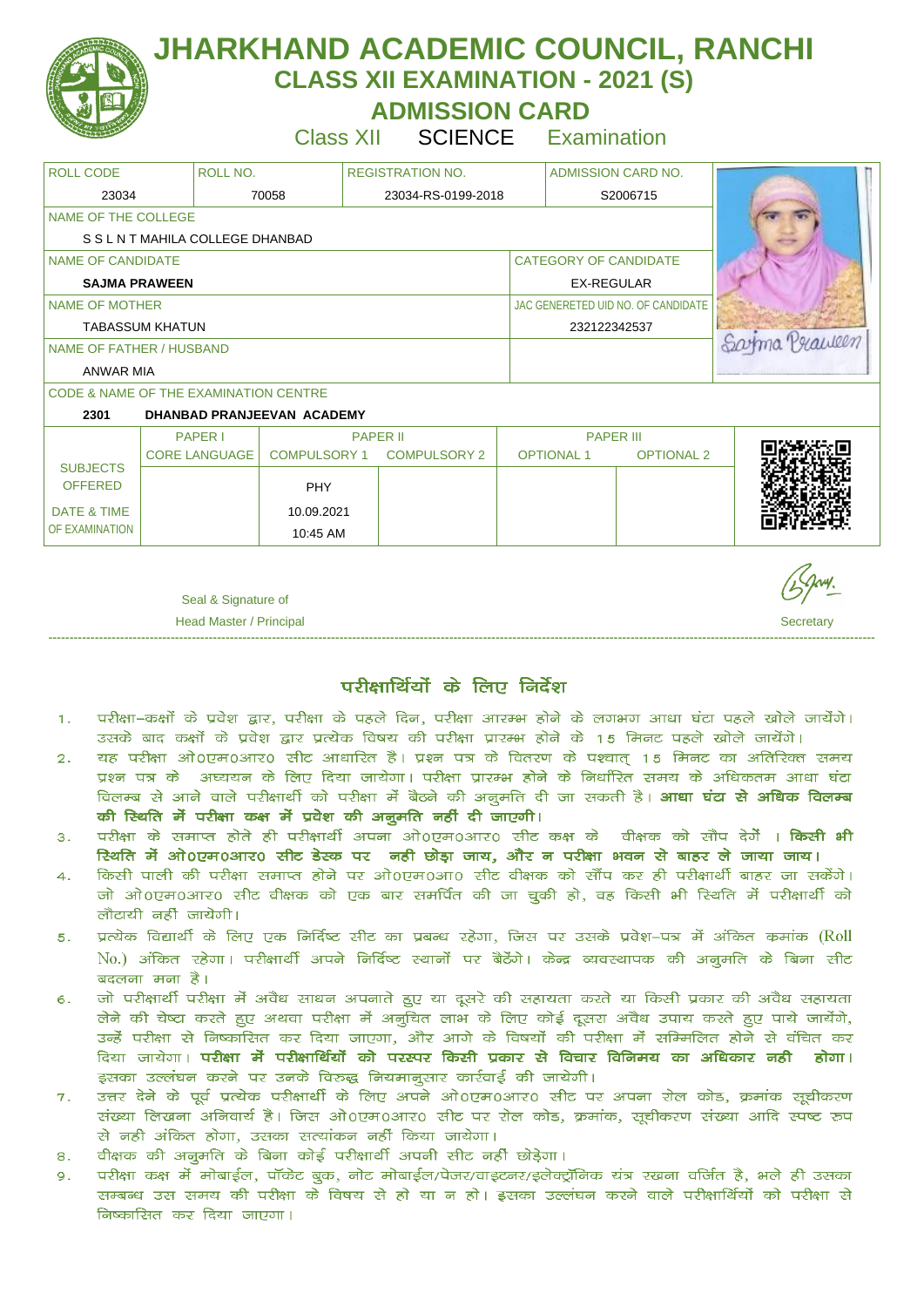

 **ADMISSION CARD** 

Class XII SCIENCE Examination

| <b>ROLL CODE</b><br>ROLL NO.       |                                                  | <b>REGISTRATION NO.</b> |                     | ADMISSION CARD NO. |                              |                                    |              |  |
|------------------------------------|--------------------------------------------------|-------------------------|---------------------|--------------------|------------------------------|------------------------------------|--------------|--|
| 23034                              |                                                  | 70059                   | 23034-RS-0223-2017  |                    |                              | S2006716                           |              |  |
| NAME OF THE COLLEGE                |                                                  |                         |                     |                    |                              |                                    |              |  |
| S S L N T MAHILA COLLEGE DHANBAD   |                                                  |                         |                     |                    |                              |                                    |              |  |
| NAME OF CANDIDATE                  |                                                  |                         |                     |                    | <b>CATEGORY OF CANDIDATE</b> |                                    |              |  |
| <b>SALONI KUMARI</b>               |                                                  |                         |                     | <b>EX-REGULAR</b>  |                              |                                    |              |  |
| <b>NAME OF MOTHER</b>              |                                                  |                         |                     |                    |                              | JAC GENERETED UID NO. OF CANDIDATE |              |  |
| <b>SUMAN DEVI</b>                  |                                                  |                         |                     |                    | 232122342651                 |                                    |              |  |
| NAME OF FATHER / HUSBAND           |                                                  |                         |                     |                    |                              |                                    | Datom Kymall |  |
| PRADEEP KUMAR PASWAN               |                                                  |                         |                     |                    |                              |                                    |              |  |
|                                    | <b>CODE &amp; NAME OF THE EXAMINATION CENTRE</b> |                         |                     |                    |                              |                                    |              |  |
| DHANBAD PRANJEEVAN ACADEMY<br>2301 |                                                  |                         |                     |                    |                              |                                    |              |  |
|                                    | <b>PAPER I</b>                                   |                         | <b>PAPER II</b>     |                    | <b>PAPER III</b>             |                                    |              |  |
| <b>SUBJECTS</b>                    | <b>CORE LANGUAGE</b>                             | <b>COMPULSORY 1</b>     | <b>COMPULSORY 2</b> |                    | <b>OPTIONAL1</b>             | <b>OPTIONAL 2</b>                  |              |  |
| <b>OFFERED</b>                     |                                                  |                         | <b>CHE</b>          |                    | MAT                          |                                    |              |  |
| <b>DATE &amp; TIME</b>             |                                                  |                         | 10.09.2021          |                    | 11.09.2021                   |                                    |              |  |
| OF EXAMINATION                     |                                                  |                         | 10:45 AM            |                    | 10:45 AM                     |                                    |              |  |

Seal & Signature of

**Head Master / Principal Secretary** 3 and 3 and 3 and 3 and 3 and 3 and 3 and 3 and 3 and 3 and 3 and 3 and 3 and 3 and 3 and 3 and 3 and 3 and 3 and 3 and 3 and 3 and 3 and 3 and 3 and 3 and 3 and 3 and 3 and 3 and 3 and ----------------------------------------------------------------------------------------------------------------------------------------------------------------------------------------------------

परीक्षार्थियों के लिए निर्देश

- परीक्षा–कक्षों के प्रवेश द्वार, परीक्षा के पहले दिन, परीक्षा आरम्भ होने के लगभग आधा घंटा पहले खोले जायेंगे।  $\mathbf{1}$ . उसके बाद कक्षों के प्रवेश द्वार प्रत्येक विषय की परीक्षा प्रारम्भ होने के 15 मिनट पहले खोले जायेंगे।
- चह परीक्षा ओ0एम0आर0 सीट आधारित है। प्रश्न पत्र के वितरण के पश्चात् 15 मिनट का अतिरिक्त समय  $\overline{2}$ . प्रश्न पत्र के अघ्ययन के लिए दिया जायेगा। परीक्षा प्रारम्भ होने के निर्धारित समय के अधिकतम आधा घंटा विलम्ब से आने वाले परीक्षार्थी को परीक्षा में बैठने की अनुमति दी जा सकती है। **आधा घंटा से अधिक विलम्ब** की स्थिति में परीक्षा कक्ष में प्रवेश की अनुमति नहीं दी जाएगी।
- परीक्षा के समाप्त होते ही परीक्षार्थी अपना ओ0एम0आर0 सीट कक्ष के वीक्षक को सौप दे**ं । किसी भी**  $3.$ रिथति में ओ0एम0आर0 सीट डेस्क पर नही छोड़ा जाय, और न परीक्षा भवन से बाहर ले जाया जाय।
- किसी पाली की परीक्षा समाप्त होने पर ओ0एम0आ0 सीट वीक्षक को सौंप कर ही परीक्षार्थी बाहर जा सकेंगे।  $\overline{4}$ जो ओ०एम०आर० सीट वीक्षक को एक बार समर्पित की जा चुकी हो, वह किसी भी स्थिति में परीक्षार्थी को लौटायी नहीं जायेगी।
- प्रत्येक विद्यार्थी के लिए एक निर्दिष्ट सीट का प्रबन्ध रहेगा, जिस पर उसके प्रवेश–पत्र में अंकित कमांक (Roll  $5.$ No.) अंकित रहेगा। परीक्षार्थी अपने निर्दिष्ट स्थानों पर बैठेंगे। केन्द्र व्यवस्थापक की अनुमति के बिना सीट बदलना मना है।
- जो परीक्षार्थी परीक्षा में अवैध साधन अपनाते हुए या दूसरे की सहायता करते या किसी प्रकार की अवैध सहायता  $6.$ लेने की चेष्टा करते हुए अथवा परीक्षा में अनुचित लाभ के लिए कोई दूसरा अवैध उपाय करते हुए पाये जायेंगे, उन्हें परीक्षा से निष्कासित कर दिया जाएगा, और आगे के विषयों की परीक्षा में सम्मिलित होने से वंचित कर दिया जायेगा। **परीक्षा में परीक्षार्थियों को परस्पर किसी प्रकार से विचार विनिमय का अधिकार नही होगा।** इसका उल्लंघन करने पर उनके विरुद्ध नियमानूसार कार्रवाई की जायेगी।
- उत्तर देने के पूर्व प्रत्येक परीक्षार्थी के लिए अपने ओ0एम0आर0 सीट पर अपना रोल कोड, क्रमांक सूचीकरण  $7.$ संख्या लिखना अनिवार्य है। जिस ओ०एम०आर० सीट पर रोल कोड, क्रमांक, सूचीकरण संख्या आदि स्पष्ट रुप से नही अंकित होगा, उसका सत्यांकन नहीं किया जायेगा।
- वीक्षक की अनूमति के बिना कोई परीक्षार्थी अपनी सीट नहीं छोड़ेगा।  $\mathbf{R}$ .
- परीक्षा कक्ष में मोबाईल, पॉकेट बुक, नोट मोबाईल/पेजर/वाइटनर/इलेक्ट्रॉनिक यंत्र रखना वर्जित है, भले ही उसका  $Q<sub>1</sub>$ सम्बन्ध उस समय की परीक्षा के विषय से हो या न हो। इसका उल्लंघन करने वाले परीक्षार्थियों को परीक्षा से निष्कासित कर दिया जाएगा।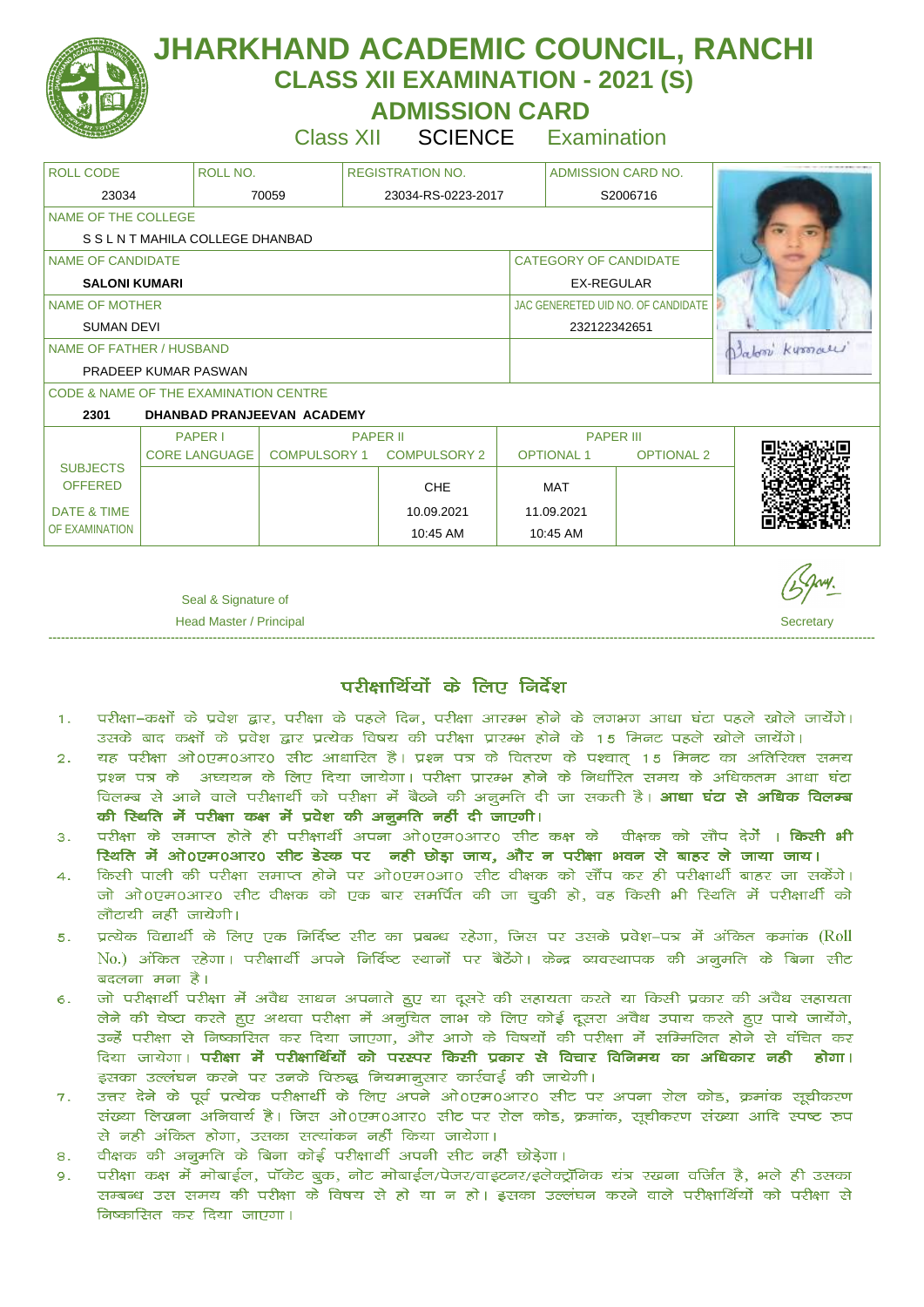

 **ADMISSION CARD** 

Class XII SCIENCE Examination

| ROLL NO.<br><b>ROLL CODE</b><br>ADMISSION CARD NO.<br><b>REGISTRATION NO.</b><br>23034<br>70060<br>23034-RS-0228-2017<br>S2006717<br>NAME OF THE COLLEGE |                |
|----------------------------------------------------------------------------------------------------------------------------------------------------------|----------------|
|                                                                                                                                                          |                |
|                                                                                                                                                          |                |
|                                                                                                                                                          |                |
| S S L N T MAHILA COLLEGE DHANBAD                                                                                                                         |                |
| <b>CATEGORY OF CANDIDATE</b><br>NAME OF CANDIDATE                                                                                                        |                |
| <b>DEWANTI KUMARI</b><br>EX-REGULAR                                                                                                                      |                |
| JAC GENERETED UID NO. OF CANDIDATE<br>NAME OF MOTHER                                                                                                     |                |
| <b>SITA DEVI</b><br>232122349395                                                                                                                         |                |
| <b>NAME OF FATHER / HUSBAND</b>                                                                                                                          | Dewant Kurmard |
| <b>NARAYAN GOPE</b>                                                                                                                                      |                |
| <b>CODE &amp; NAME OF THE EXAMINATION CENTRE</b>                                                                                                         |                |
| 2301<br>DHANBAD PRANJEEVAN ACADEMY                                                                                                                       |                |
| <b>PAPER I</b><br><b>PAPER II</b><br><b>PAPER III</b>                                                                                                    |                |
| <b>COMPULSORY 1</b><br><b>OPTIONAL1</b><br><b>CORE LANGUAGE</b><br><b>COMPULSORY 2</b><br><b>OPTIONAL 2</b><br><b>SUBJECTS</b>                           |                |
| <b>OFFERED</b><br><b>ENA</b><br><b>PHY</b><br><b>CHE</b>                                                                                                 |                |
| <b>DATE &amp; TIME</b><br>09.09.2021<br>10.09.2021<br>10.09.2021                                                                                         |                |
| OF EXAMINATION                                                                                                                                           |                |
| 10:45 AM<br>10:45 AM<br>10:45 AM                                                                                                                         |                |

 Seal & Signature of **Head Master / Principal Secretary** 3 and 3 and 3 and 3 and 3 and 3 and 3 and 3 and 3 and 3 and 3 and 3 and 3 and 3 and 3 and 3 and 3 and 3 and 3 and 3 and 3 and 3 and 3 and 3 and 3 and 3 and 3 and 3 and 3 and 3 and 3 and

परीक्षार्थियों के लिए निर्देश

----------------------------------------------------------------------------------------------------------------------------------------------------------------------------------------------------

- परीक्षा–कक्षों के प्रवेश द्वार, परीक्षा के पहले दिन, परीक्षा आरम्भ होने के लगभग आधा घंटा पहले खोले जायेंगे।  $\mathbf{1}$ . उसके बाद कक्षों के प्रवेश द्वार प्रत्येक विषय की परीक्षा प्रारम्भ होने के 15 मिनट पहले खोले जायेंगे।
- चह परीक्षा ओ0एम0आर0 सीट आधारित है। प्रश्न पत्र के वितरण के पश्चात् 15 मिनट का अतिरिक्त समय  $\overline{2}$ . प्रश्न पत्र के अघ्ययन के लिए दिया जायेगा। परीक्षा प्रारम्भ होने के निर्धारित समय के अधिकतम आधा घंटा विलम्ब से आने वाले परीक्षार्थी को परीक्षा में बैठने की अनुमति दी जा सकती है। **आधा घंटा से अधिक विलम्ब** की स्थिति में परीक्षा कक्ष में प्रवेश की अनुमति नहीं दी जाएगी।
- परीक्षा के समाप्त होते ही परीक्षार्थी अपना ओ0एम0आर0 सीट कक्ष के वीक्षक को सौप दे**ं । किसी भी**  $3.$ रिथति में ओ0एम0आर0 सीट डेस्क पर नही छोड़ा जाय, और न परीक्षा भवन से बाहर ले जाया जाय।
- किसी पाली की परीक्षा समाप्त होने पर ओ0एम0आ0 सीट वीक्षक को सौंप कर ही परीक्षार्थी बाहर जा सकेंगे।  $\overline{4}$ जो ओ०एम०आर० सीट वीक्षक को एक बार समर्पित की जा चुकी हो, वह किसी भी स्थिति में परीक्षार्थी को लौटायी नहीं जायेगी।
- प्रत्येक विद्यार्थी के लिए एक निर्दिष्ट सीट का प्रबन्ध रहेगा, जिस पर उसके प्रवेश–पत्र में अंकित कमांक (Roll  $5.$ No.) अंकित रहेगा। परीक्षार्थी अपने निर्दिष्ट स्थानों पर बैठेंगे। केन्द्र व्यवस्थापक की अनुमति के बिना सीट बदलना मना है।
- जो परीक्षार्थी परीक्षा में अवैध साधन अपनाते हुए या दूसरे की सहायता करते या किसी प्रकार की अवैध सहायता  $6.$ लेने की चेष्टा करते हुए अथवा परीक्षा में अनुचित लाभ के लिए कोई दूसरा अवैध उपाय करते हुए पाये जायेंगे, उन्हें परीक्षा से निष्कासित कर दिया जाएगा, और आगे के विषयों की परीक्षा में सम्मिलित होने से वंचित कर दिया जायेगा। **परीक्षा में परीक्षार्थियों को परस्पर किसी प्रकार से विचार विनिमय का अधिकार नही होगा।** इसका उल्लंघन करने पर उनके विरुद्ध नियमानूसार कार्रवाई की जायेगी।
- उत्तर देने के पूर्व प्रत्येक परीक्षार्थी के लिए अपने ओ0एम0आर0 सीट पर अपना रोल कोड, क्रमांक सूचीकरण  $7.$ संख्या लिखना अनिवार्य है। जिस ओ०एम०आर० सीट पर रोल कोड, क्रमांक, सूचीकरण संख्या आदि स्पष्ट रुप से नही अंकित होगा, उसका सत्यांकन नहीं किया जायेगा।
- वीक्षक की अनूमति के बिना कोई परीक्षार्थी अपनी सीट नहीं छोड़ेगा।  $\mathbf{R}$ .
- परीक्षा कक्ष में मोबाईल, पॉकेट बुक, नोट मोबाईल/पेजर/वाइटनर/इलेक्ट्रॉनिक यंत्र रखना वर्जित है, भले ही उसका  $Q<sub>1</sub>$ सम्बन्ध उस समय की परीक्षा के विषय से हो या न हो। इसका उल्लंघन करने वाले परीक्षार्थियों को परीक्षा से निष्कासित कर दिया जाएगा।